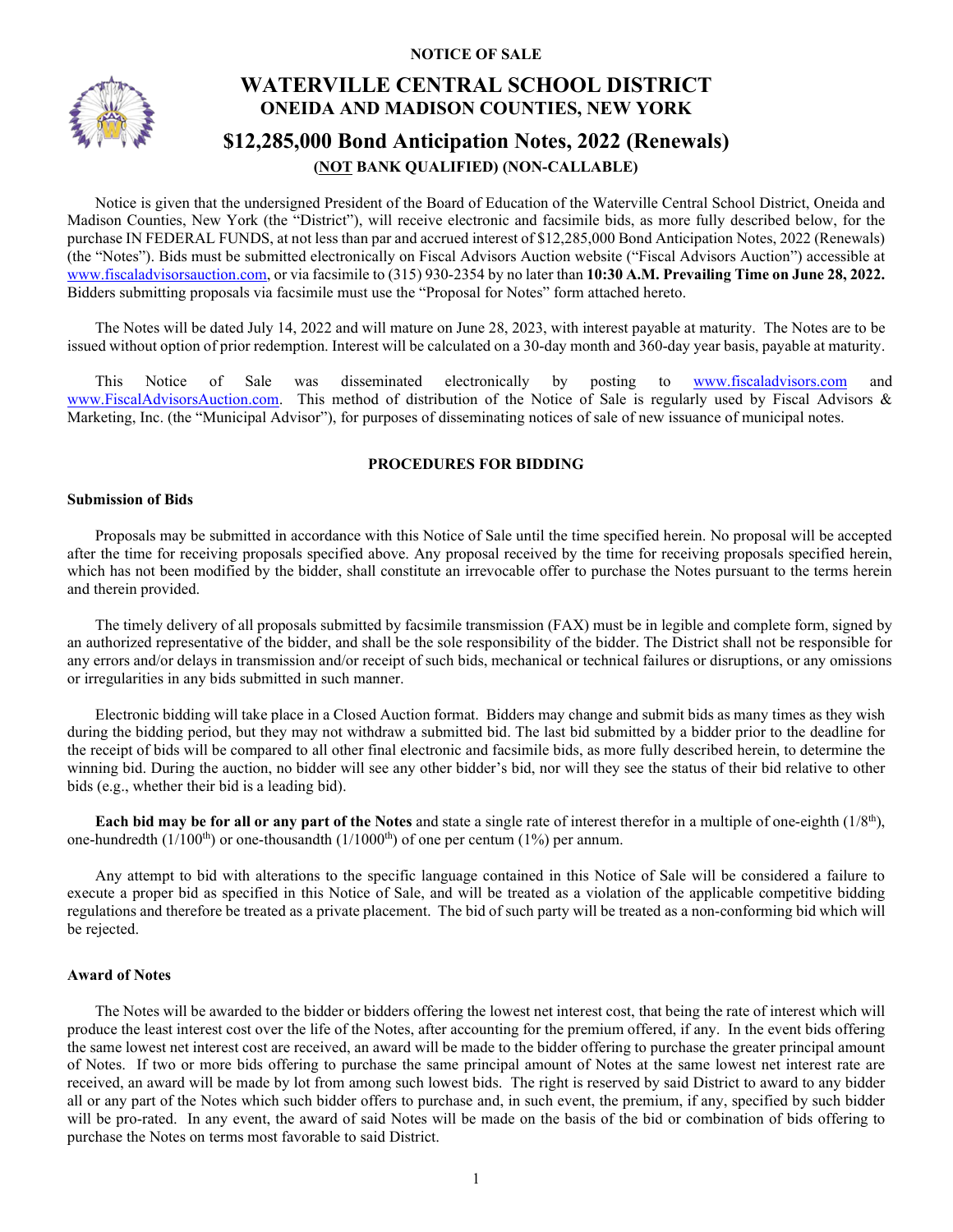The District reserves the right to reject any and all bids (regardless of the interest rate bid), to reject any bid not complying with this Notice of Sale and, so far as permitted by law, to waive any irregularity or informality with respect to any bid or the bidding process. All or none bids will be rejected. Conditional bids will be rejected, including any bid subject to credit approval.

### **Registration to Bid**

To bid electronically using Fiscal Advisors Auction, bidders must first visit the Fiscal Advisors Auction website at [www.fiscaladvisorsauction.com](http://www.fiscaladvisorsauction.com/) where, if they have never registered with either Fiscal Advisors Auction or any municipal debt auction website powered by Grant Street Group, they can register and then request admission to the District's auction. Only FINRA registered broker dealers, dealer banks with DTC clearing arrangements and banks or trust companies located and authorized to do business in the State of New York will be eligible to bid. The District will determine whether any request for admission is granted. Bidders who have previously registered with Fiscal Advisors Auction may call auction support at (412) 391-5555 x1370 to confirm their ID or password. The use of Fiscal Advisors Auction shall be at the bidder's risk, and the District shall have no liability with respect thereto. Bidders shall not be required to register in order to submit a facsimile bid.

#### **Rules of Fiscal Advisors Auction**

The "Rules of Fiscal Advisors Auction" can be viewed on the Fiscal Advisors Auction website and are incorporated by reference in this Notice of Sale. Bidders must comply with the Rules of Fiscal Advisors Auction in addition to the requirements of this Notice of Sale. In the event the Rules of Fiscal Advisors Auction conflict with this Notice of Sale, this Notice of Sale shall prevail.

## **Disclaimer**

Each prospective bidder who wishes to submit electronic bids shall be solely responsible to register to bid via Fiscal Advisors Auction. Each qualified prospective bidder shall be solely responsible to make necessary arrangements to access Fiscal Advisors Auction for purposes of submitting its bid in a timely manner and in compliance with the requirements of this Notice of Sale. Neither the District nor Fiscal Advisors Auction shall have any duty or obligation to undertake such registration to bid for any prospective bidder or to provide or assure such access to any qualified prospective bidder, and neither the District nor Fiscal Advisors Auction shall be responsible for a bidder's failure to register to bid or for proper operation of, or have any liability for any delays or interruptions of, or any damages caused by Fiscal Advisors Auction. The District is using Fiscal Advisors Auction as a communications mechanism, and not as the District's agent, to conduct the electronic bidding for the Notes. If a prospective bidder encounters any difficulty in registering to bid, or submitting or modifying a bid for the Notes, it should telephone Fiscal Advisors Auction and notify the Municipal Advisor at (315) 752-0051 (provided that the District shall have no obligation to take any action whatsoever upon receipt of such notice). After receipt of bids is closed, the District through Fiscal Advisors Auction or telephone will indicate the apparent successful bidder. Such message is a courtesy only for viewers, and does not constitute the award of the Notes. The Fiscal Advisors Auction bids will be compared with bids received outside of Fiscal Advisors Auction, if any, before the award is made. Each bid will remain subject to review by the District to determine its net interest cost and compliance with the terms of this Notice of Sale.

#### **Issue Price**

By submitting a bid, each bidder is certifying that its bid is a firm offer to purchase the Notes, is a good faith offer which the bidder believes reflects current market conditions, and is not a "courtesy bid" being submitted for the purpose of assisting in meeting the competitive sale requirements relating to the establishment of the "issue price" of the Notes pursuant to Section 148 of the Internal Revenue Code of 1986, as amended (the "Code"), including the requirement that bids be received from at least three (3) underwriters of municipal bonds who have established industry reputations for underwriting new issuances of municipal bonds (the "Competitive Sale Requirements"). The Municipal Advisor will advise the winning bidder if the Competitive Sale Requirements were met at the same time it notifies the winning bidder of the award of the Notes. Bids will not be subject to cancellation in the event that the Competitive Sale Requirements are not satisfied.

The winning bidder shall, within one (1) hour after being notified of the award of the Notes, advise the Municipal Advisor by electronic or facsimile transmission of the reasonably expected initial public offering price or yield of each maturity of the Notes (the "Initial Reoffering Prices") as of the date of the award.

By submitting a bid, the winning bidder(s) agrees (unless the winning bidder is purchasing the Notes for its own account and not with a view to distribution or resale to the public) that if the Competitive Sale Requirements are not met, it will elect and satisfy either option (1) or option (2) described below. Such election must be made on the bid form submitted by each bidder.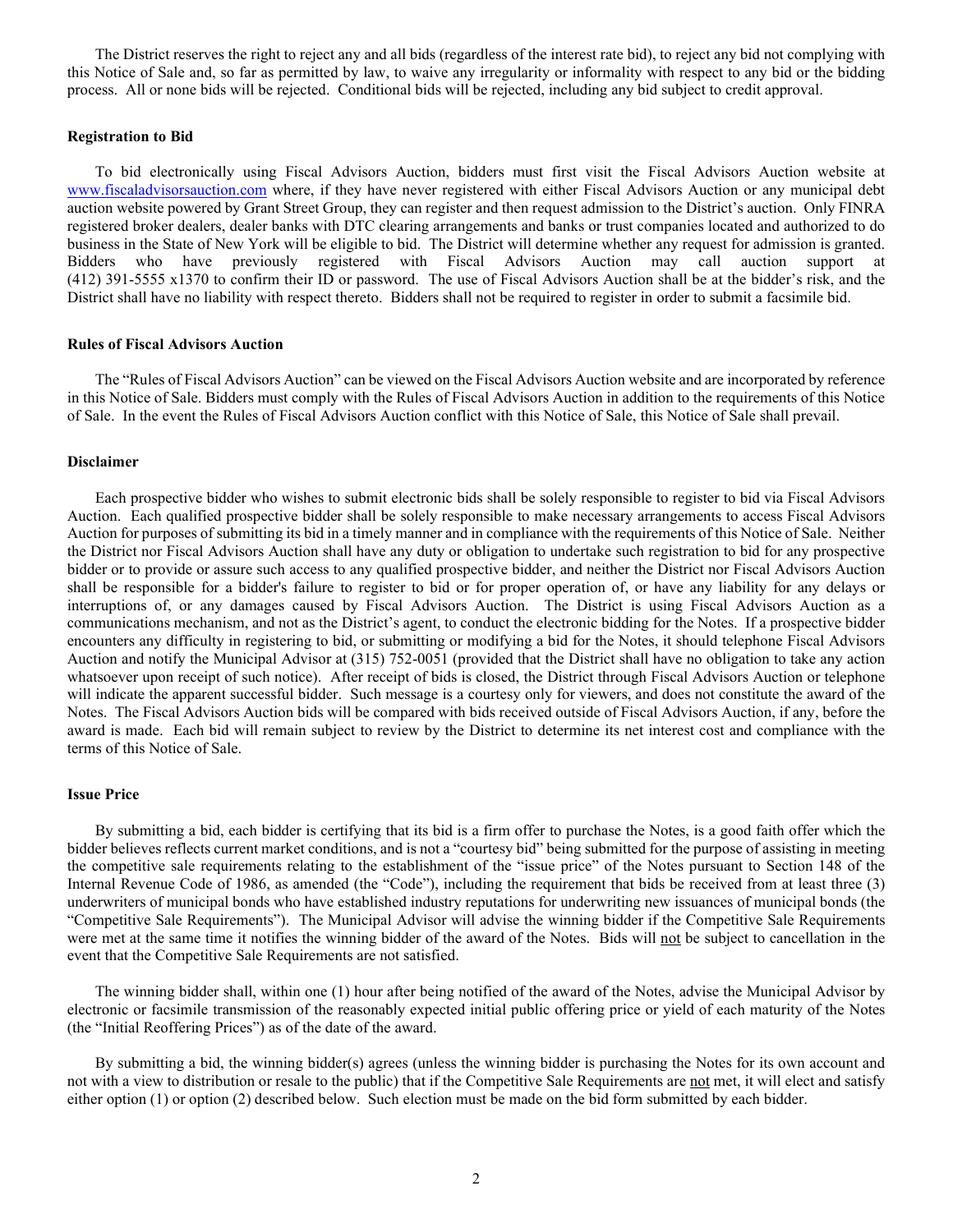For purposes of the "hold the price" or "follow the price" requirement described below, a "maturity" refers to Notes that have the same interest rate, credit and payment terms.

 $(1)$  Hold the Price. The winning bidder:

(a) will make a bona fide offering to the public of all of the Notes at the Initial Reoffering Prices and provide Bond Counsel with reasonable supporting documentation, such as a copy of the pricing wire or equivalent communication, the form of which is acceptable to Bond Counsel,

(b) will neither offer nor sell to any person any Notes within a maturity at a price that is higher, or a yield that is lower, than the Initial Reoffering Price of such maturity until the earlier of (i) the date on which the winning bidder has sold to the public at least 10 percent of the Notes of such maturity at a price that is no higher, or a yield that is no lower, than the Initial Reoffering Price of such maturity or (ii) the close of business on the 5th business day after the date of the award of the Notes, and

(c) has or will include within any agreement among underwriters, any selling group agreement and each retail distribution agreement (to which the winning bidder is a party) relating to the initial sale of the Notes to the public, together with the related pricing wires, language obligating each underwriter to comply with the limitations on the sale of the Notes as set forth above.

(2) Follow the Price. The winning bidder:

(a) will make a bona fide offering to the public of all of the Notes at the Initial Reoffering Prices and provide the Issuer with reasonable supporting documentation, such as a copy of the pricing wire or equivalent communication, the form of which is acceptable to Bond Counsel,

(b) will report to the Issuer information regarding the actual prices at which at least 10 percent of the Notes within each maturity of the Notes have been sold to the public,

(c) will provide the Issuer with reasonable supporting documentation or certifications of such sale prices the form of which is acceptable to Bond Counsel. This reporting requirement, which may extend beyond the closing date of the Notes, will continue until such date that 10 percent of each maturity of the Notes has been sold to the public, and

(d) has or will include within any agreement among underwriters, any selling group agreement and each retail distribution agreement (to which the winning bidder is a party) relating to the initial sale of the Notes to the public, together with the related pricing wires, language obligating each underwriter to comply with the reporting requirement described above.

For purposes of the "hold the price" or "follow the price" requirement, a "maturity" refers to Notes that have the same interest rate, credit and payment terms.

Regardless of whether or not the Competitive Sale Requirements were met, the winning bidder shall submit to the District a certificate (the "Reoffering Price Certificate"), satisfactory to Bond Counsel, prior to the delivery of the Notes stating the applicable facts as described above. The form of Reoffering Price Certificate is available by contacting Bond Counsel or the Municipal Advisor.

If the winning bidder has purchased the Notes for its own account and not with a view to distribution or resale to the public, then, whether or not the Competitive Sale Requirements were met, the Reoffering Price Certificate will recite such facts and identify the price or prices at which the purchase of the Notes was made.

For purposes of this Notice of Sale, the "public" does not include the winning bidder or any person that agrees pursuant to a written contract with the winning bidder to participate in the initial sale of the Notes to the public (such as a retail distribution agreement between a national lead underwriter and a regional firm under which the regional firm participates in the initial sale of the Notes to the public). In making the representations described above, the winning bidder must reflect the effect on the offering prices of any "derivative products" (e.g., a tender option) used by the bidder in connection with the initial sale of any of the Notes.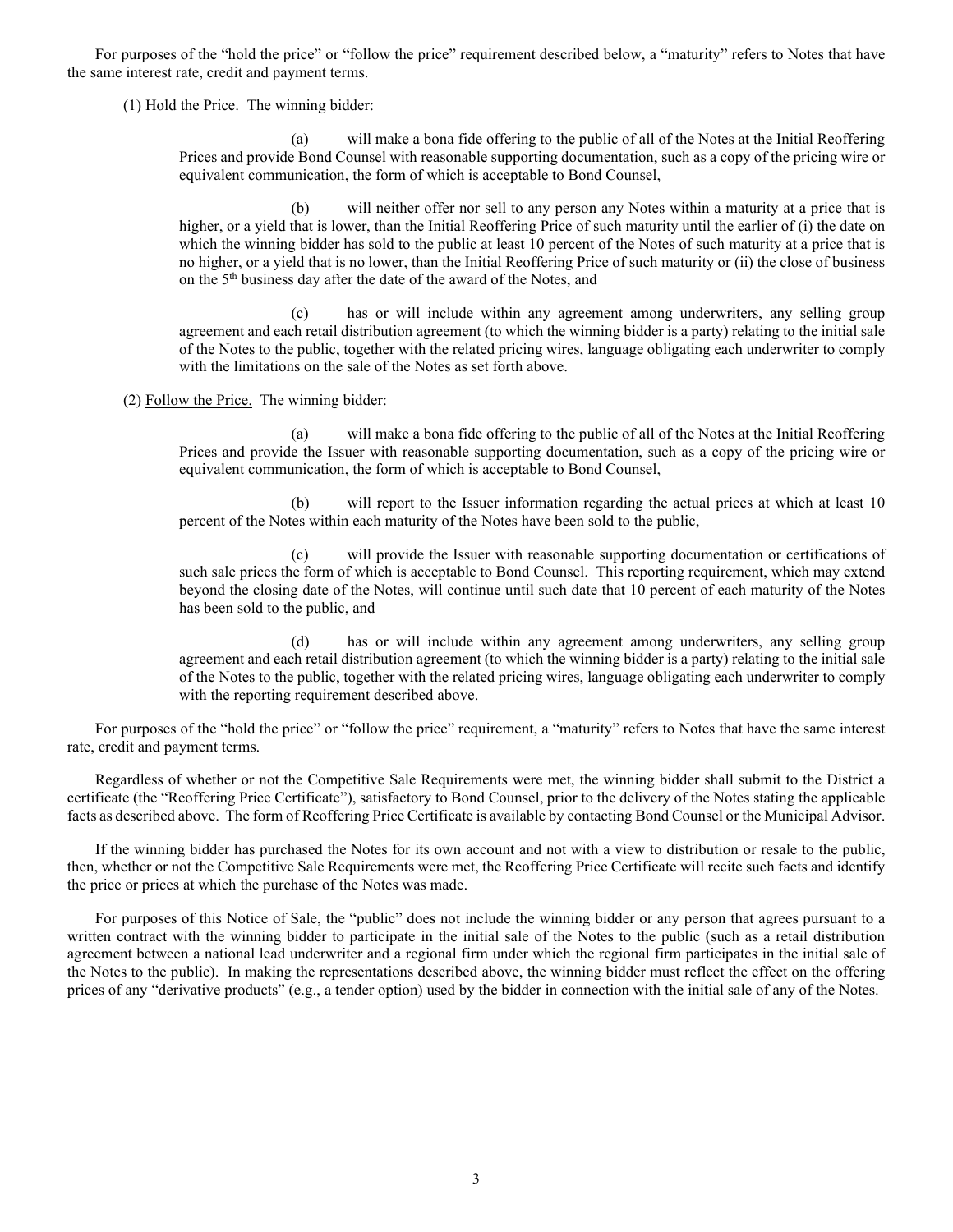#### **THE NOTES**

#### **Security for the Notes**

The Notes will be valid and legally binding general obligations of the District, all the taxable real property within which will be subject to the levy of ad valorem taxes to pay the Notes and interest thereon, without limitation as to rate or amount. The District will pledge its faith and credit for the payment of the principal of the Notes and interest thereon. Principal and interest on the Notes are payable at maturity in lawful money of the United States of America (Federal Funds).

In the event of a default in the payment of the principal of and/or interest on the Notes, the State Comptroller is required to withhold, under certain conditions prescribed by Section 99-b of the State Finance Law, state aid and assistance to the District and to apply the amount thereof so withheld to the payment of such defaulted principal and/or interest, which requirement constitutes a covenant by the State with the holders from time to time of the Notes.

#### F**orm of the Notes**

Each purchaser shall have the option of having the Notes issued registered in the name of the purchaser or in the form of bookentry-only notes registered in the name of Cede & Co., as nominee for The Depository Trust Company (DTC). Paying agent fees, if any, are to be paid by the purchaser(s).

If the Notes are issued in non-book-entry form, they will be issued as registered certificated obligations, in the name of the purchaser. Principal and interest on the Notes are payable at maturity in lawful money of the United States of America (Federal Funds). The purchaser(s) shall have the right to designate a bank or banks located and authorized to do business in the State of New York as the place or places for the payment of the principal and interest on the Notes. Any related bank fees, if any, are to be paid by the purchaser(s). A single note certificate will be issued for those Notes of an issue bearing the same rate of interest in the aggregate principal amount awarded to such purchaser(s) at such interest rate. Notes issued registered in the name of the purchaser will be issued in the denomination of \$5,000 each or multiples thereof, as may be designated by the purchaser(s).

If the purchaser(s) notifies Bond Counsel by 3:00 P.M., Prevailing Time on the date of sale, such Notes may be issued in the form of book-entry-only notes, in the denomination corresponding to the aggregate principal amount of the Note. In the event that the purchaser(s) choose registered notes, as a condition to delivery of the Notes, the successful bidder(s) will be required to cause such note certificates to be (i) registered in the name of Cede & Co., as nominee of The Depository Trust Company, New York, New York ("DTC"), and (ii) deposited with DTC to be held in trust until maturity. DTC is an automated depository for securities and clearinghouse for securities transactions, and will be responsible for establishing and maintaining a book-entry system for recording the ownership interests of its participants, which include certain banks, trust companies and securities dealers, and the transfers of the interests among its participants. The DTC participants will be responsible for establishing and maintaining records with respect to the Notes. Individual purchases of beneficial ownership interests in the Notes may only be made through book entries (without certificates issued by the District) made on the books and records of DTC (or a successor depository) and its participants, in denominations of \$5,000 or integral multiples thereof. Principal of and interest on the Notes will be payable by the District by wire transfer or in clearinghouse funds to DTC or its nominee as registered owner of the Notes. Transfer of principal and interest payments to participants of DTC will be the responsibility of DTC; transfer of principal and interest payments to beneficial owners by participants of DTC will be the responsibility of such participants and other nominees of beneficial owners. The District will not be responsible or liable for payments by DTC to its participants or by DTC participants to beneficial owners or for maintaining, supervising or reviewing the records maintained by DTC, its participants or persons acting through such participants.

#### **CUSIP Identification Numbers**

The Municipal Advisor intends to provide the purchaser of the issue with CUSIP identification numbers as is discussed in the Official Statement, in compliance with MSRB Rule G-34, (a)(i) (A)-(H). As is further discussed in Rule G-34 the purchaser, as the "dealer who acquires" the issue, is responsible for the registration fee to the CUSIP Bureau for this service. It is anticipated that CUSIP identification numbers will be printed on the Notes. All expenses in relation to the printing of CUSIP numbers on the Notes will be paid for by the District; provided, however, that the District assumes no responsibility for any CUSIP Service Bureau charge or other charges that may be imposed for the assignment of such numbers.

#### **Delivery Date and Place of Delivery**

The Notes will be delivered through the facilities of DTC located in Jersey City, New Jersey, or as may be agreed with the purchaser(s), on or about July 14, 2022. The purchase price of the Notes, in accordance with each purchaser's bid, shall be paid in Federal Funds or other funds available for immediate credit on the delivery date.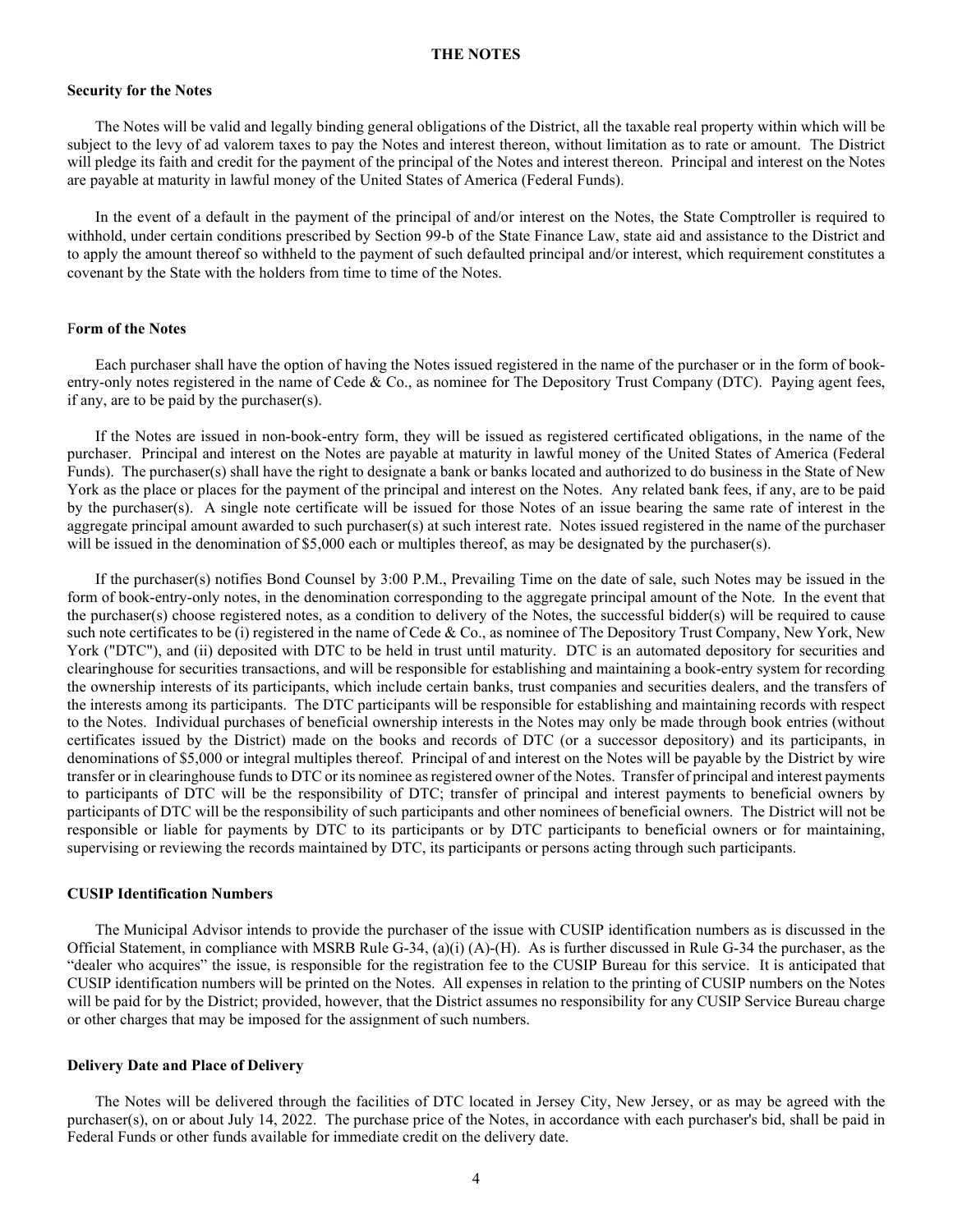### **Note Rating**

The Notes are NOT rated. Subject to the approval of the District, the purchaser(s) of the Notes may have a rating completed after the sale at the expense of the purchaser(s), including any fees to be incurred by the District, such as a rating action that may require the filing of a material event notification to EMMA, and/or completion of a supplement to the final Official Statement.

### **Tax Exemption and Legal Opinion/Document Accompanying the Delivery of the Notes**

As a condition to each purchaser's obligation to accept delivery of and pay for the Notes, such purchaser(s) will be furnished, without cost, the following, dated as of the date of the delivery of and payment for said Notes: (i) a certificate of the President of the Board of Education certifying that (a) as of the date of the Official Statement furnished by the District in relation to said Notes which Official Statement is deemed by the District to be final for purposes of Securities and Exchange Commission Rule 15c2-12, except for the omission therefrom of those items allowable under said Rule, said Official Statement did not contain any untrue statements of material fact or omit to state a material fact necessary to make the statements therein, in the light of the circumstances under which they were made, not misleading, subject to the condition that while information in said Official Statement obtained from sources other than the District is not guaranteed as to accuracy, completeness or fairness, the President of the Board of Education has no reason to believe and does not believe that such information is materially inaccurate or misleading, and (b) to the President of the Board of Education's knowledge, since the date of said Official Statement, there have been no material transactions not in the ordinary course of affairs entered into by the District and no material adverse changes in the general affairs of the District or in its financial condition as shown in said Official Statement other than as disclosed in or contemplated by said Official Statement, (ii) a Closing Certificate, constituting a receipt for the Note proceeds and a signature certificate, which will include a statement that no litigation is pending, or to the knowledge of the signers, threatened affecting the Notes, (iii) an arbitrage certificate executed on behalf of the District which will include, among other things, covenants, relating to compliance with the Code, with the owners of the Notes that the District will, among other things, (A) take all actions on its part necessary to cause interest on the Notes not to be includable in the gross income of the owners thereof for Federal income tax purposes, including without limitation, restricting, to the extent necessary, the yield on investments made with the proceeds of the Notes and investment earnings thereon, making required payments to the Federal Government, if any, and maintaining books and records in a specified manner, where appropriate, and (B) refrain from taking any action which would cause interest on the Notes to be includable in the gross income of the owners thereof for Federal income tax purposes, including, without limitation, refraining from spending the proceeds of the Notes and investment earnings thereon on certain specified purposes; and (iv) a Certificate of the District, executed by the President of the Board of Education, stating that the District has agreed, in accordance with the Rule 15c2-12, to provide or cause to be provided, timely notice of the occurrence of certain material events with respect to the Notes, and (v) the approving legal opinion as to the validity of the Notes of **Timothy R. McGill Law Offices, Fairport, New York, Bond Counsel**. Reference should be made to said Official Statement for a description of the scope of Bond Counsel's engagement in relation to the issuance of the Notes and matters covered by such legal opinion. Furthermore, reference should be made to the information under the headings "LEGAL MATTERS" and "TAX MATTERS" in the Official Statement.

Any party executing and delivering a bid for the Notes agrees, if its bid is accepted by the District, to provide to the District, in writing, within two business days after the date of such award, all information which said successful bidder(s) determines is necessary for it to comply with SEC Rule 15c2-12, including all necessary pricing and sale information, information with respect to the purchase of municipal bond insurance, if any, and underwriter identification. Following receipt by the District thereof, the District will furnish to the successful bidder(s), in reasonable quantities as requested by the successful bidder(s), copies of said Official Statement, updated as necessary, and supplemented to include said information. Failure by the successful bidder(s) to provide such information will prevent the District from furnishing such Official Statement as described above. The District shall not be responsible or liable in any manner for the successful bidder's determination of information necessary to comply with SEC Rule 15c2-12 or the accuracy of any such information provided by the successful bidder(s) or for failure to furnish such Official Statements as described above which results from a failure by the successful bidder(s) to provide the aforementioned information within the time specified. Acceptance by the successful bidder(s) of such Official Statements shall be conclusive evidence of the satisfactory completion of the obligations of the District with respect to the preparation and delivery thereof.

**The Notes will NOT be designated "qualified tax-exempt obligations" pursuant to Section 265(b)(3) of the Code.**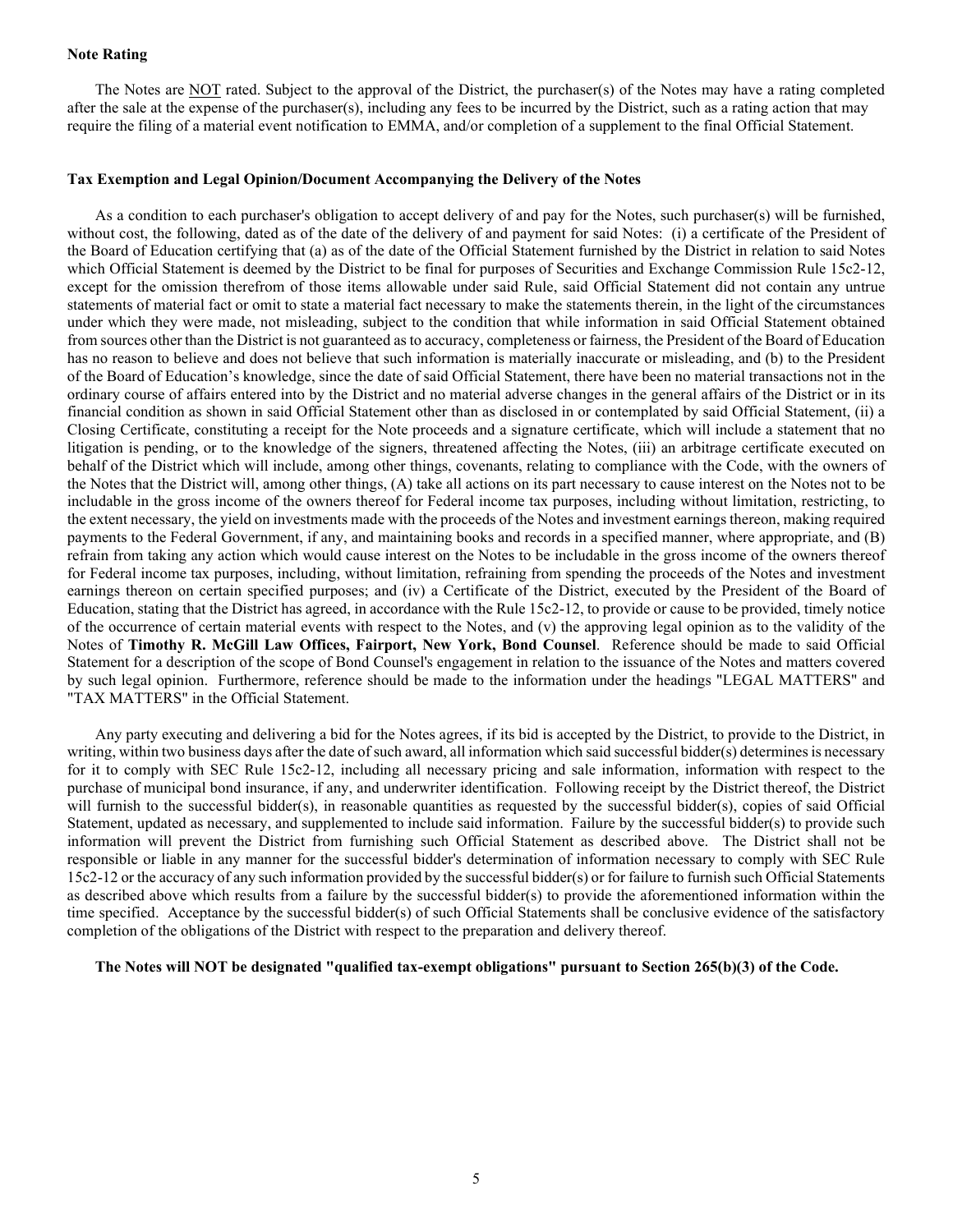### **Contact Information**

The District's contact information is as follows: Ms. Tracy Leone, School Business Official, 381 Madison Street, Waterville, New York 13480, Phone: (315) 841-3913, Fax: (315) 841-3939, Email: [tleone@watervillecsd.org.](mailto:tleone@watervillecsd.org)

The District's Bond Counsel information is as follows: Timothy R. McGill, Esq., Law Offices of Timothy R. McGill, 248 Willowbrook Office Park, Fairport, New York 14450, Phone: (585) 381-7470, Fax: (585) 381-7498, Email: mcgill\_law@frontiernet.net.

Additional copies of the Notice of Sale and the Official Statement may be obtained upon request from the offices of Fiscal Advisors & Marketing, Inc., Phone: (315) 752-0051, or a[t www.fiscaladvisors.com.](http://www.fiscaladvisors.com/)

# **WATERVILLE CENTRAL SCHOOL DISTRICT**

**Dated:** June 23, 2022 **STEPHEN STANTON PRESIDENT OF THE BOARD OF EDUCATION AND CHIEF FISCAL OFFICER**